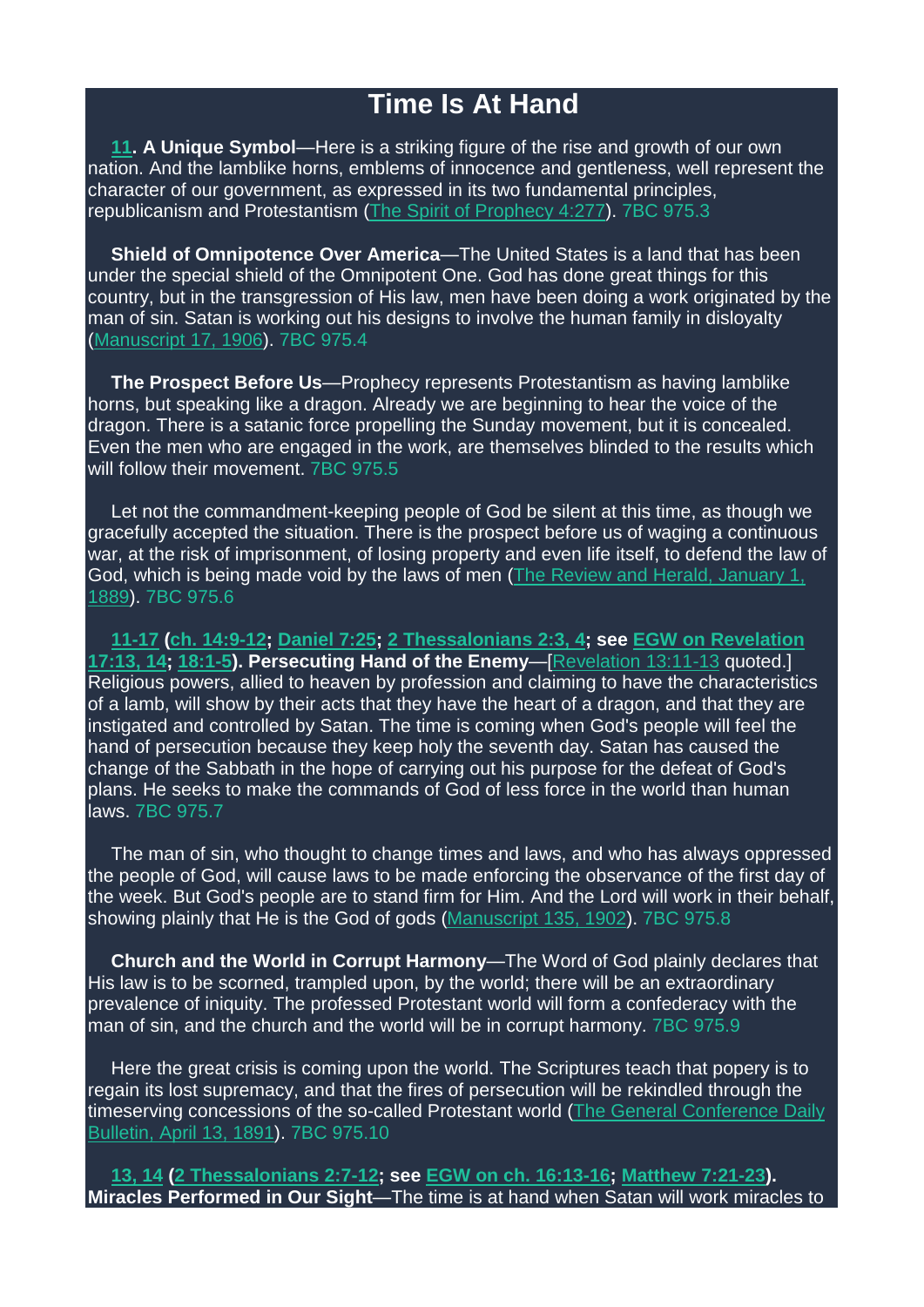confirm minds in the belief that he is God. All the people of God are now to stand on the platform of truth as it has been given in the third angel's message. All the pleasant pictures, all the miracles wrought, will be presented in order that, if possible, the very elect will be deceived. The only hope for anyone is to hold fast the evidences that have confirmed the truth in righteousness (The [Review](https://m.egwwritings.org/en/book/821.27043#27043) and Herald, August 9, 1906). 7BC 975.11

**Miracles Wrought Under Supervision of the Enemy**—[\[Matthew](https://m.egwwritings.org/en/book/1965.47653#47653) 7:21-23 quoted.] These may profess to be followers of Christ, but they have lost sight of their Leader. They may say, "Lord, Lord"; they may point to the sick who are healed through them, and to other marvelous works, and claim that they have more of the Spirit and power of God than is manifested by those who keep His law. But their works are done under the supervision of the enemy of righteousness, whose aim it is to deceive souls, and are designed to lead away from obedience, truth, and duty. In the near future there will be still more marked manifestations of this miracle-working power; for it is said of him, "And he doeth great wonders, so that he maketh fire come down from heaven on the earth in the sight of men" (The Signs of the Times, [February](https://m.egwwritings.org/en/book/820.6596#6596) 26, 1885). 7BC 975.12

**[14.](https://m.egwwritings.org/en/book/1965.63093#63093) Preparing for the Image of the Beast**—Already preparations are advancing, and movements are in progress, which will result in making an image to the beast. Events will be brought about in the earth's history that will fulfill the predictions of prophecy for these last days (The [Review](https://m.egwwritings.org/en/book/821.9642#9642) and Herald, April 23, 1889). 7BC 976.1

**[14-17](https://m.egwwritings.org/en/book/1965.63093#63093) (ch. [14:9-12\)](https://m.egwwritings.org/en/book/1965.63120#63120). Tested by the Image**—The Lord has shown me clearly that the image of the beast will be formed before probation closes; for it is to be the great test for the people of God, by which their eternal destiny will be decided.... [\[Revelation](https://m.egwwritings.org/en/book/1965.63087#63087) 13:11- [17](https://m.egwwritings.org/en/book/1965.63087#63087) quoted.] ... 7BC 976.2

This is the test that the people of God must have before they are sealed. All who proved their loyalty to God by observing His law, and refusing to accept a spurious sabbath, will rank under the banner of the Lord God Jehovah, and will receive the seal of the living God. Those who yield the truth of heavenly origin and accept the Sunday sabbath, will receive the mark of the beast [\(Letter](https://m.egwwritings.org/en/book/14056.5205001#5205001) 11, 1890). 7BC 976.3

**Apostasy and National Ruin**—When the Protestant churches shall unite with the secular power to sustain a false religion, for opposing which their ancestors endured the fiercest persecution; when the state shall use its power to enforce the decrees and sustain the institutions of the church—then will Protestant America have formed an image to the papacy, and there will be a national apostasy which will end only in national ruin [\(The](https://m.egwwritings.org/en/book/820.20943#20943) Signs of the [Times,](https://m.egwwritings.org/en/book/820.20943#20943) March 22, 1910). 7BC 976.4

**The Mark of Apostasy and God's Patience**—There are many who have never had the light. They are deceived by their teachers, and they have not received the mark of the beast. The Lord is working with them; He has not left them to their own ways. Until they shall be convicted of the truth and trample upon the evidence given to enlighten them, the Lord will not withdraw His grace from them [\(Letter](https://m.egwwritings.org/en/book/14060.7367001#7367001) 7, 1895). 7BC 976.5

**[15-17](https://m.egwwritings.org/en/book/1965.63095#63095) (see EGW on 2 [Thessalonians](https://m.egwwritings.org/en/book/96.129#129) 2:3, 4). Perfecting the Device of Satan**—When the legislature frames laws which exalt the first day of the week, and put it in the place of the seventh day, the device of Satan will be perfected (The [Review](https://m.egwwritings.org/en/book/821.10359#10359) and Herald, April 15, [1890\)](https://m.egwwritings.org/en/book/821.10359#10359). 7BC 976.6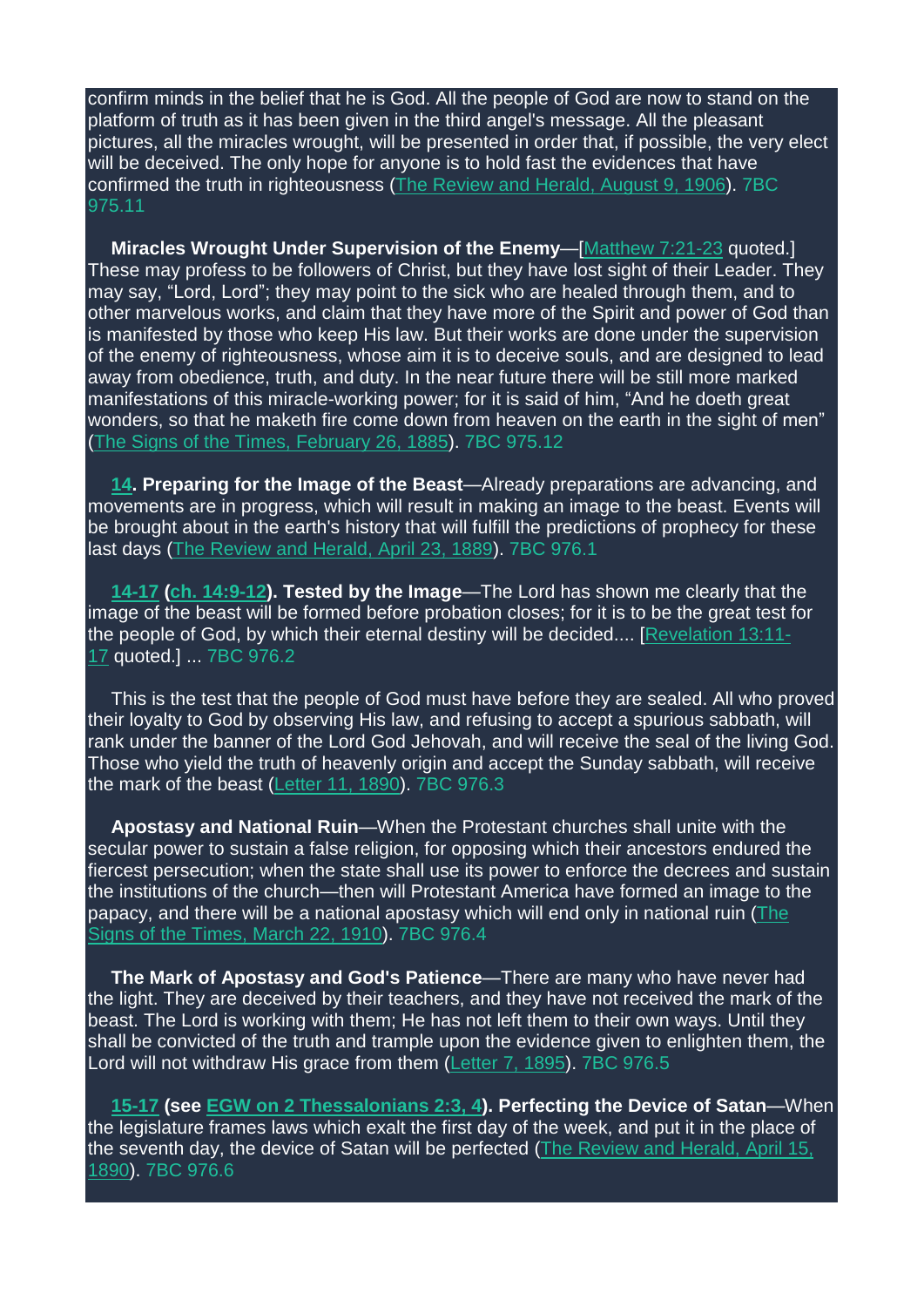**[16,](https://m.egwwritings.org/en/book/1965.63097#63097) 17 [\(Daniel](https://m.egwwritings.org/en/book/1965.44499#44499) 3:1-18; see EGW on 1 [John](https://m.egwwritings.org/en/book/96.665#665) 2:18). History Will Be Repeated**—History will be repeated. False religion will be exalted. The first day of the week, a common working day, possessing no sanctity whatever, will be set up as was the image at Babylon. All nations and tongues and peoples will be commanded to worship this spurious sabbath. This is Satan's plan to make of no account the day instituted by God, and given to the world as a memorial of creation. 7BC 976.7

The decree enforcing the worship of this day is to go forth to all the world. In a limited degree, it has already gone forth. In several places the civil power is speaking with the voice of a dragon, just as the heathen king spoke to the Hebrew captives. 7BC 976.8

Trial and persecution will come to all who, in obedience to the Word of God, refuse to worship this false sabbath. Force is the last resort of every false religion. At first it tries attraction, as the king of Babylon tried the power of music and outward show. If these attractions, invented by men inspired by Satan, failed to make men worship the image, the hungry flames of the furnace were ready to consume them. So it will be now. The papacy has exercised her power to compel men to obey her, and she will continue to do so. We need the same spirit that was manifested by God's servants in the conflict with paganism (The Signs of the [Times,](https://m.egwwritings.org/en/book/820.14218#14218) May 6, 1897). 7BC 976.9

**(Ch. [14:9-12.](https://m.egwwritings.org/en/book/1965.63120#63120)) Men in Authority to Hear**—God is going to bring around a condition of things where the good men and the men in authority will have an opportunity to know what is truth indeed. And because a people will not bow the knee to the image, and receive the mark of the beast in the hand or the forehead, but will stand to the truth because it is truth, there will be oppression, and an attempt to compel the conscience; but those who have known the truth will be afraid to yield to the powers of darkness. God has a people who will not receive the mark of the beast in their right hand or in their forehead.... 7BC 976.10

Not a move has been made in exalting the idol sabbath, in bringing around Sunday observance through legislation, but Satan has been behind it, and has been the chief worker; but the conscience should not be compelled even for the observance of the genuine Sabbath, for God will accept only willing service (The [Review](https://m.egwwritings.org/en/book/821.10359#10359) and Herald, April 15, [1890\)](https://m.egwwritings.org/en/book/821.10359#10359). 7BC 977.1

**The Law of God Made Void**—A time is coming when the law of God is, in a special sense, to be made void in our land. The rulers of our nation will, by legislative enactments, enforce the Sunday law, and thus God's people be brought into great peril. When our nation, in its legislative councils, shall enact laws to bind the consciences of men in regard to their religious privileges, enforcing Sunday observance, and bringing oppressive power to bear against those who keep the seventh-day Sabbath, the law of God will, to all intents and purposes, be made void in our land; and national apostasy will be followed by national ruin (The Review and Herald, [December](https://m.egwwritings.org/en/book/821.9378#9378) 18, 1888). 7BC 977.2

**Contempt for the Great Lawgiver**—The sins of the world will have reached unto heaven when the law of God is made void; when the Sabbath of the Lord is trampled in the dust, and men are compelled to accept in its stead an institution of the papacy through the strong hand of the law of the land. In exalting an institution of man above the institution ordained of God, they show contempt for the great Lawgiver, and refuse His sign or seal (The Review and Herald, [November](https://m.egwwritings.org/en/book/821.10035#10035) 5, 1889). 7BC 977.3

**Prepared for Injustice**—As Christ was hated without cause, so will His people be hated because they are obedient to the commandments of God. If He who was pure, holy,